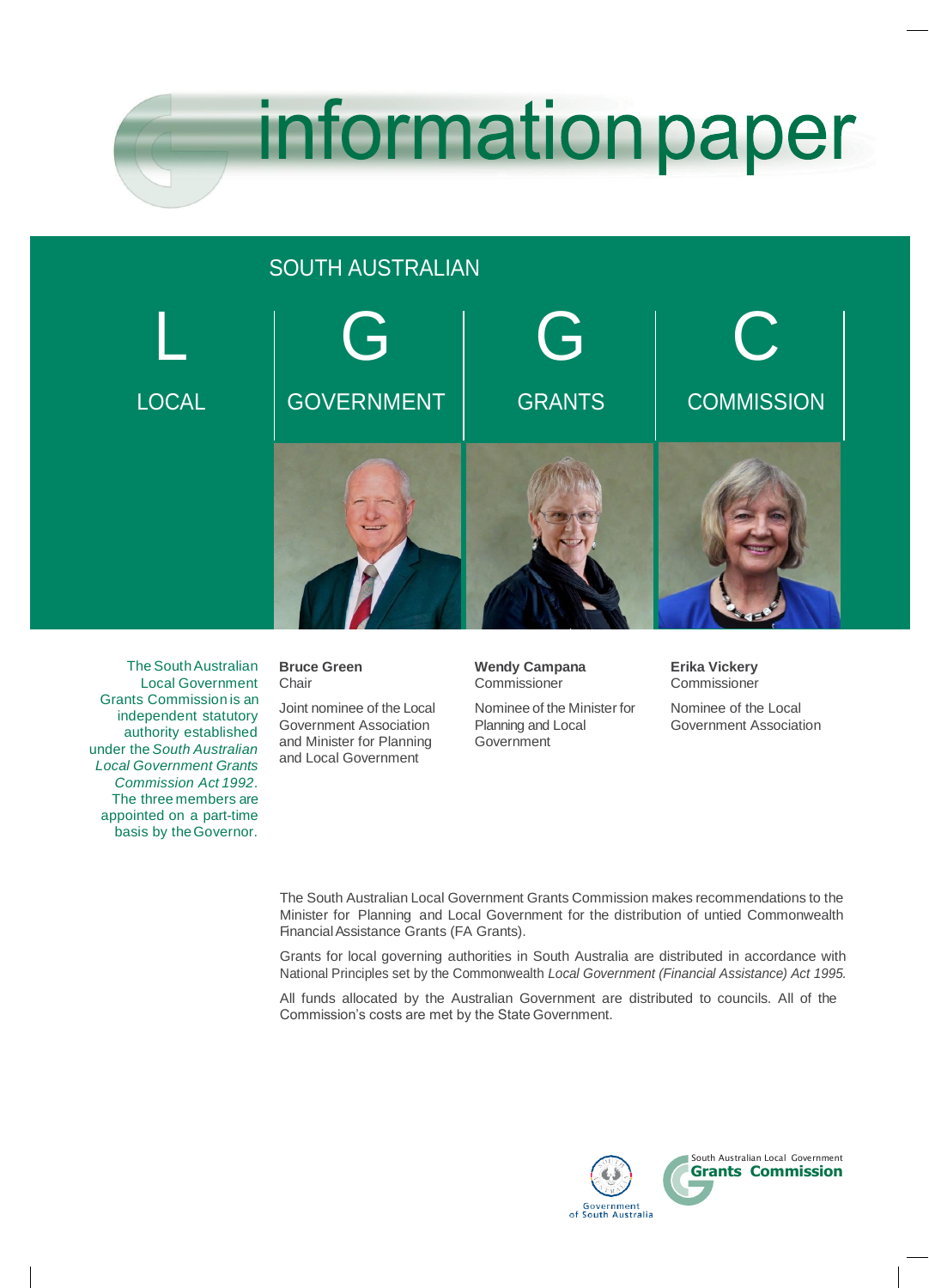

Administrative Support is provided to the Commission by its Executive Officer, Peter Ilee (centre), Senior Project Officer, Alex Sgro (left) and Senior Administrative Officer, Helga Henning (right)

## **GLOSSARY OF TERMS**

**Horizontal Equalisation:** refers to the distribution of grants in a way which assists each local governing body to provide services (by reasonable effort) at a standard not lower than the average of other local governing bodies in the State.

**Revenue Component:** refers to the calculation of a council's capacity to raise revenue on a per capita basis, compared to the average council, taking into consideration capital values of properties within each council compared to the State average.

**SEIFA Index:** refers to the Socio-Economic Index's for Areas. This index is published by the Australian Bureau of Statistics and is used by the Commission to make adjustments to its revenue component assessment based on its resident's capacity to pay.

**Expenditure Component:** refers to the calculation of a councils expenditure needs on a per capita basis, compared to the average council, taking into account the reported expenditures of all councils across a standard range of services provided.

**Cost Driver** or **Unit of Measure:** refers to the main factor that influences the cost of providing a particular service to a community and is used by the Commission in its expenditure component assessments. For example, the cost driver for the assessment of aged care services is the proportion of a council's population which is over 65 years of age.

**Cost Relativity Index (CRI):** refers to an adjustment made to expenditure component assessments to account for the differences in providing services that are outside council's control. For example, an adjustment is made to the assessment of waste management services (via a CRI) to account for the differences in the length of the collection route required for each council (for general waste), i.e., how far councils have to travelto collect waste from its residents.

## **LEGISLATIVE FRAMEWORK**

The Commonwealth *Local Government (Financial Assistance) Act 1995* governs the way in which grants are distributed and sets out the six National Principles to be adhered to in the allocation process.

The Act provides for:

- a per capita distribution (to the States) for the general financial assistance funding;
- the continued separate identification of local road funding provided according to allocations set prior to 1991-1992;
- a National Report on the operation of the Act, specifically the achievement of horizontal equalisation, the methods used by each State or Territory Commission, the performance of councils including their efficiency, and the provision of services to Aboriginal and Torres Strait Islander communities; and
- a set of National Principles governing the distribution. The Principles, which provide for a distribution based on horizontal equalisation (subject to the minimum grant entitlement), are discussed on the following page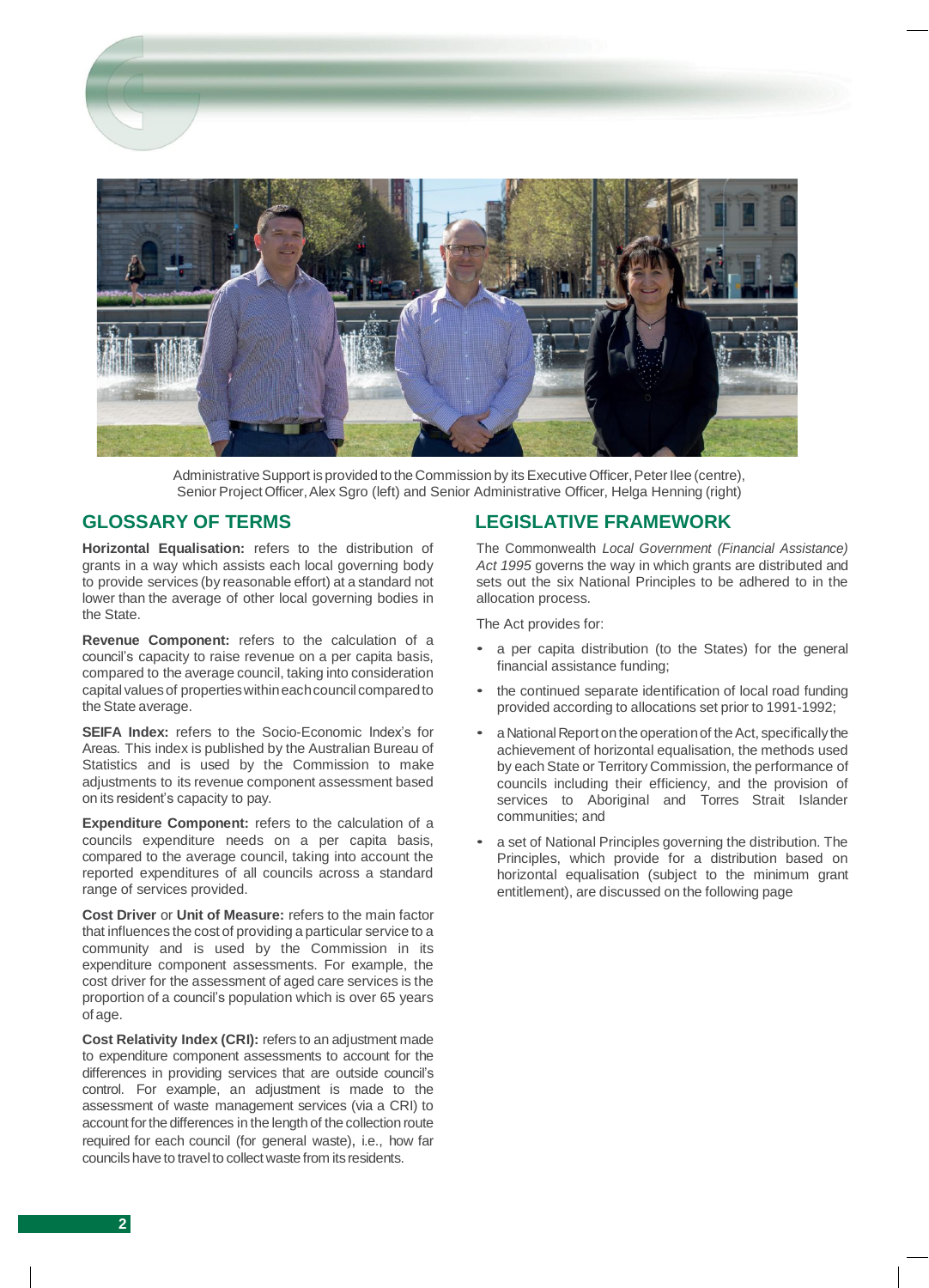## **NATIONAL PRINCIPLES FOR GRANT DISTRIBUTION**

#### **Horizontal Equalisation**

The general financial assistance funding (general purpose grant) is distributed using a needs based approach, called horizontal fiscal equalisation, which aims to compensate councils with below average revenue raising capacity and above average costs of service provision.

#### **Minimum Grant**

The minimum grant entitlement is the amount that councils would be entitled to if 30 percent of the general financial assistance funding was distributed between councils on a per capita basis.

#### **Effort Neutrality**

In assessing grant amounts for individual councils, the Commission takes no account of the policies and practices of those councils. Thus individual policy on rate setting, service provision and standards, and levels of debt and reserves have no impact on the amount that the Commission recommends be provided to each council.

#### **Other Grant Support**

Other grant support provided to councils to meet expenditure needs is taken into account.

#### **Aboriginal and Torres Strait Islanders**

Financial Assistance is allocated to councils in a way which recognises the needs of Aboriginal and Torres Strait Island people within their boundaries.

#### **Council Amalgamation**

Where two or more local governing bodies are amalgamated into a single body, the general purpose grant provided to the new body for each of the four years following amalgamation should be the total of the amounts that would have been provided to the former bodies in each of those years if they had remained separate entities.

#### **The facts of the matter**

Grants distributed should compensate Councils for differences in the costs of providing services and in differences in their revenue raising capacity.

Equalisation refers to the financial capacity of the council; it does not mean that the level of service must be equal.

Councils may choose to have higher or lower levels of service according to their own priorities.

The Commission aims to equalise their financial capacity to provide a similar level of service to their communities.

The Grants are untied and may be spent according to community priorities.

## **THE COMMISSION'S METHODOLOGY**

The methodology used to assess the amount of general purpose funding provided to each council in South Australia is intended to recommend allocations consistent with the National Principles.

The over-riding principle is one of horizontal equalisation (see glossary), which is constrained by the requirement for each local governing body to receive a minimum entitlement per head of population (the per capita minimum grant).

The Commission has a direct assessment approach to the calculations. This means it calculates a separate estimate of a component revenue grant and a component expenditure grant for each council. These are combined to determine each council's overall equalisation need. A standard formula is used as a basis for both the revenue and expenditure component grants.

Available funds are distributed in accordance with the relativities established through this process and adjustments are made as necessary to ensure the per capita minimum entitlement is met for each council.

For local governing bodies outside the incorporated areas, allocations are made on a per capita basis. The initial per capita allocation was determined by an independent consultancy. This methodology applies to the Outback CommunitiesAuthorityandfiveAboriginal communities.

#### **Revenue Component**

The revenue component estimates a grant amount, which depends on whether the revenue raising capacity of the council per capita is greater or less than the state per capita. Revenue grants can be positive or negative. For example, councils with the capacity to raise revenue greater than that of a standard council, will receive a negative revenue grant assessment. In contrast, councils with lesser capacity to raise revenue would receive a positive grant assessment.

The Commission estimates each council's component revenue grant by applying the State average rate in the dollar to the difference between the council's improved capital values per capita (weighted by the council's SEIFA Index of Economic Resources) and those for the State as a whole, and multiplying this back by the council'spopulation.

The State average rate in the dollar is the ratio of total rate revenue to total improved capital values of rateable property. The State average SEIFA Index (Economic Resources) is one.

The result shows how much less (or more) rate revenue a council would be able to raise than the average for the State as a whole if it applied the State average rate in the dollar to the capital values of its rateable properties. This calculation is repeated for each of five land use categories, namely residential, commercial, industrial, rural andother.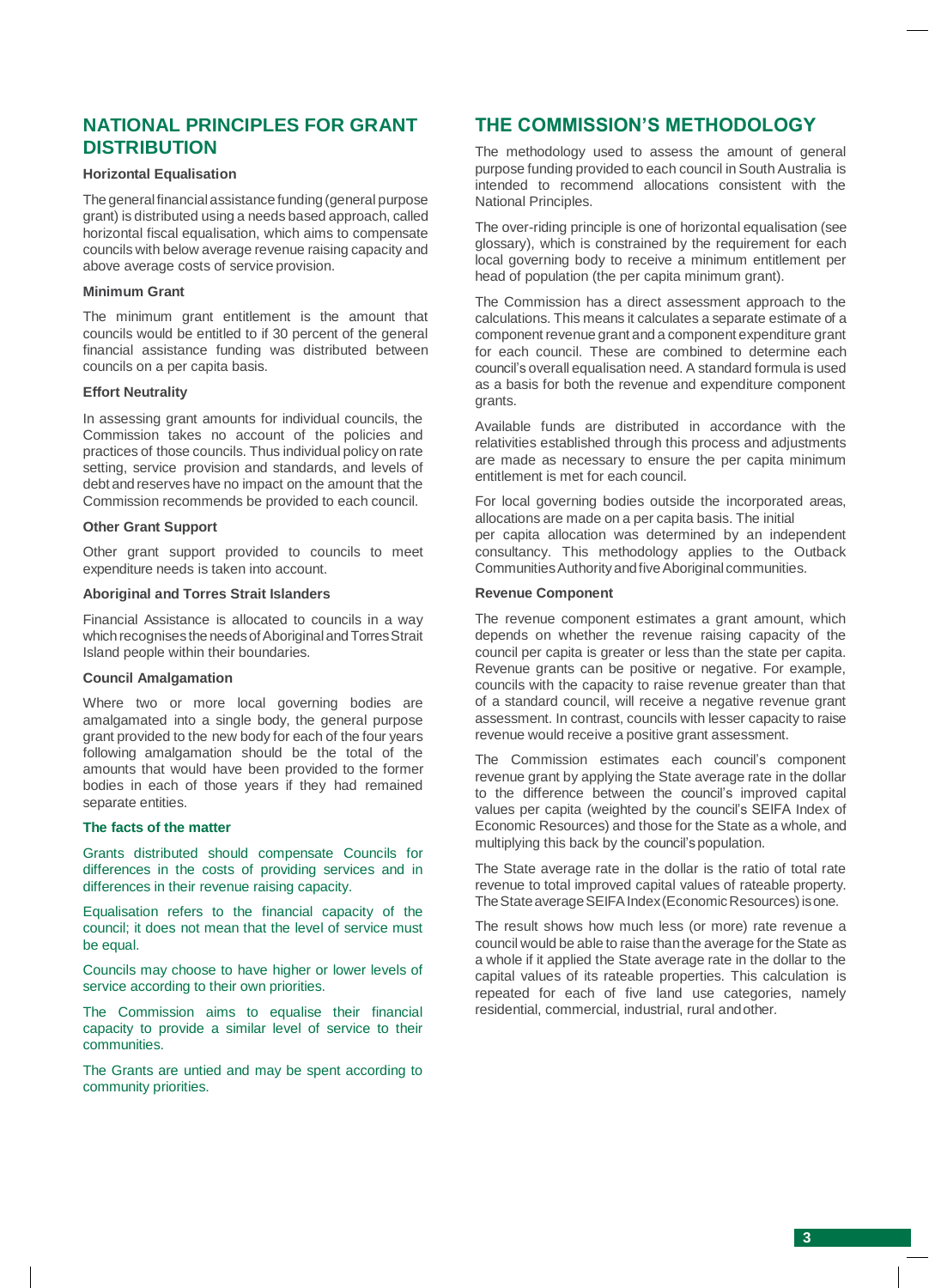

The SEIFA Index of Economic Resources is applied to the capital valuations for residential and rural property only.

Toovercome fluctuations inthe base data, valuations, rate revenue and population are averaged over three years.

Subsidies that most councils receive and are not dependent upon their own special effort, i.e. they are effort neutral, are treated by the "inclusion approach". That is, subsidies such as those for library services and the identified local road grants are included in the revenue assessment.

#### **Expenditure Component**

The calculation for the expenditure component is based on the assessment of specific functions typically undertaken by councils. It estimates a grant component, which depends on whether the standardised expenditure of the council per capita is greater or less than the state average per capita and takes account of relative cost advantages and disadvantages between councils.

Expenditure components can also be positive or negative. Councils whose standardised expenditure per capita is more than the state average per capita, in the cost of providing services or performing functions, will receive a positive assessment and vice versa.

The Commission assesses expenditure needs and a component expenditure grant for each of a range of functions and these are combined to give a total component expenditure grant for each council. The methodology compares each council per capita against the State per capita for each function.

Each function is identified by a main cost driver or unit of measure. This is divided into the total expenditure on the function for the State as a whole to determine the average or standard cost for the particular function.

#### **Cost Relativity Index**

Cost Relativity Indices (CRIs) are a measure of a council's relative advantage or disadvantage as compared to other councils providing similar services or functions. They measure the degree to which a council's costs for each function might be expected to exceed (or be less) than the average or standard cost because of factors outside the council's control. The average council = 1.0 and consequently they are centred around 1.0. In the case of roads, CRIs measure relative costs of factors such as material haulage, soil type, rainfall and drainage.

CRIs are used as a multiplier in the expenditure calculation. To overcome fluctuations in the base data, inputs into the expenditure assessments (with the exception of the newly revised road lengths) are averaged over three years.

#### **Expenditure Grant Functions**

The following services are currently assessed under the expenditure component:

Aged Care Services, Bridges, Community Support, Environment & Coastal Protection, Health Inspection, Jetties, Wharves, Marinas & Boat Ramps, Planning & Building Control, Public Order & Safety, Roads, Services to Families and Children, Sport, Recreation and Culture, Stormwater Drainage – Maintenance, Waste Management, Airports & Authorised Landing Areas, Non Resident Use of Council Facilities, Isolation, Proportion of Indigenous Population, Percentage of Unemployed People.

#### **Aggregated Revenue and Expenditure Grants**

Component grants for all revenue categories and expenditure functions, calculated for each council using the method outlined above, are aggregated to give each council's total raw grant figure. Where the raw grant calculation per head of population is less than the per capita minimum entitlement as set out in the Act, \$20.89 for 2020-21, the grant is adjusted to bring it up to the per capita minimum entitlement. The balance of the allocated amount, less allocation to other local governing bodies outside the incorporated areas, is then apportioned to the remaining councilsbased ontheir calculated proportion of the raw grant.

Commission determined limits may then be applied to minimise the impact on council's budgetary processes.

#### **Local Road Funding**

The formula component is divided between metropolitan and non-metropolitancouncils on the basisof an equal weighting of road length and population.

In the metropolitan area, allocations to individual councils are determined again by an equal weighting of population and road length. In the non-metropolitan area, allocations are made on an equal weighting of population, road length and area of council.

#### **Special Local Roads Program**

Distribution of the grants under the Special Local Roads Program is based on recommendations from the Local Government Transport Advisory Panel, who are responsible for assessing submissions from regional associations on local road projects of regional significance.

Funding is sourced at the rate of 15 percent from the Local Road Component of the Financial Assistance Grants, Roads to Recovery Funding and Supplementary Local Road Funding (see summary of grants on insert).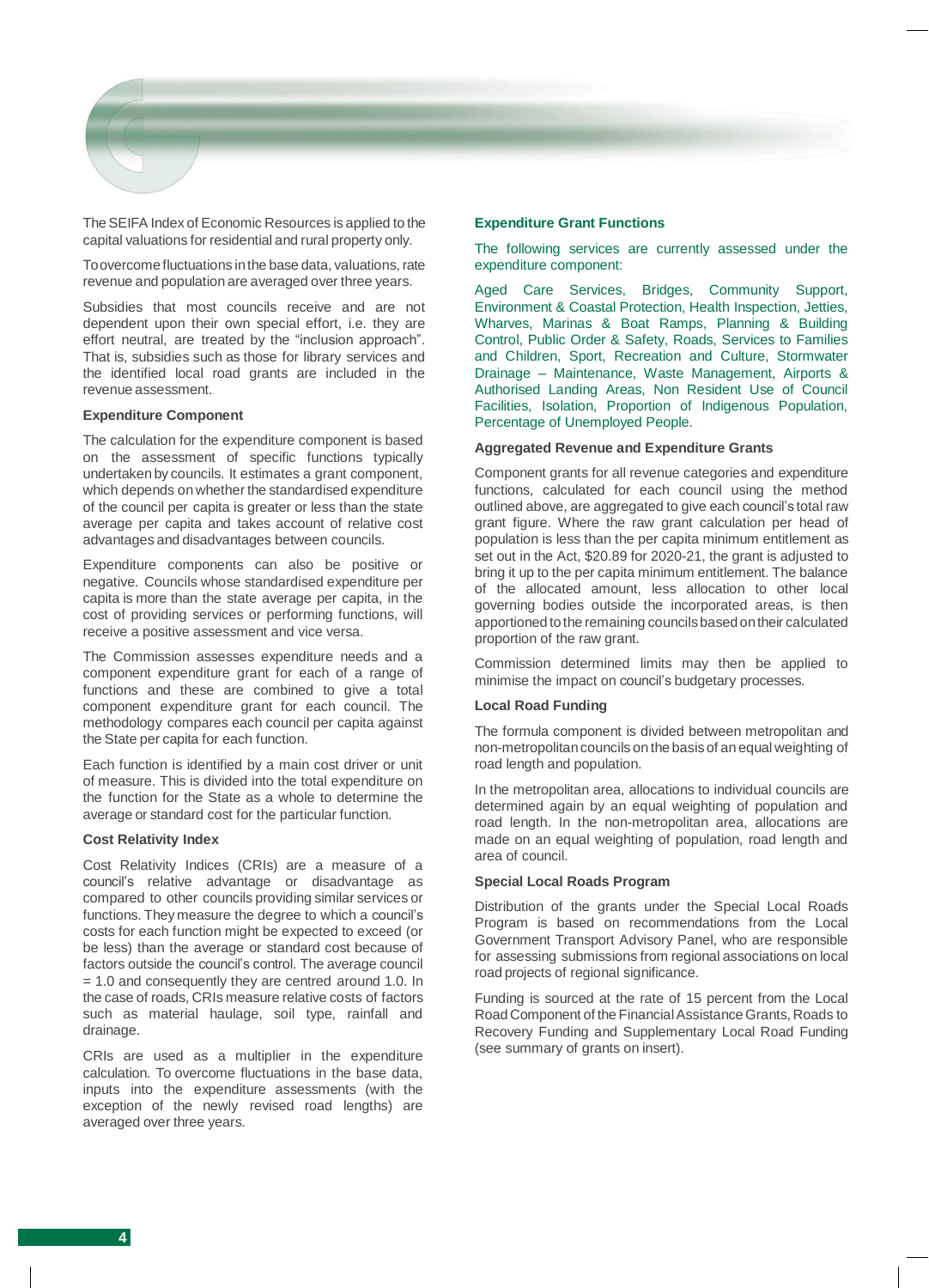## **METHODOLOGY REVIEW**

The Commission is committed to regularly reviewing the methodology used to assess council's capacity to provide an average level of service to their communities.

Reviewing the methodology ensures that, in making recommendations to the State and Commonwealth Ministers for distribution of FA Grants, the Commission takes into account factors which affect councils' capacity to provide an average level of service, as they develop.

The Commission has undertaken major reviews of its methodology in 1997-98, 2002-03 and 2012-13. In the interim, the Commission reviews specific areas of its methodology based on its own work plan or from issues raised by Councils during visits or from submissions.

Recent methodology review work includes:

- 2016-17 Completion of a review of the Other Needs Assessment of the General Purpose Grants. This review incorporated a more direct method of recognising expenditure need in relation to cultural and tourism, environment and coastal protection expenditure. It also reviewed the allowance for isolation, providing increased recognition for rural councils with higher costs of providing services.
- 2020-21 New expenditure assessment for Airports and Airstrips and update to expenditure assessment for Jetties and Wharves. This review incorporated a new expenditure assessment for regional airports and airstrips into the methodology and expanded the current expenditure assessment for Jetties and Wharves to include Marinas and Boat Ramps.

The Commission values the opportunity to meet with councils and receive feedback during council visits and encourages councils to make submissions. This enables the Commission to continually improve the grant process.

Notwithstanding the above, changes to the distribution of grants between councils have occurred from changes to the underlying factors that are used in the current methodology, such as valuation data, population and increased or decreased expenditure on the standard range of services assessed by the Commission.

## **COUNCIL VISITS**

The Commission has a triennial visiting program in place and visits councils, remote outback communities and Aboriginal communities. The purpose of the visits is to provide information and an opportunity to discuss the grant allocation process.

The Commission has four main objectives in visiting councils, and they are:

- to explain how the Commission operates and why it exists;
- to enable the Commission to raise queries with councils about annual audited financial statements, general information returns and submissions;
- to provide a forum to discuss how grants are calculated and any areas which might not be adequately covered within current procedures; and
- if necessary, to inspect physical features or structures which may be relevant to the distribution of funds.



The Commission meeting with representatives of the District Council of Orroroo Carrieton as part of its visiting program in April 2019.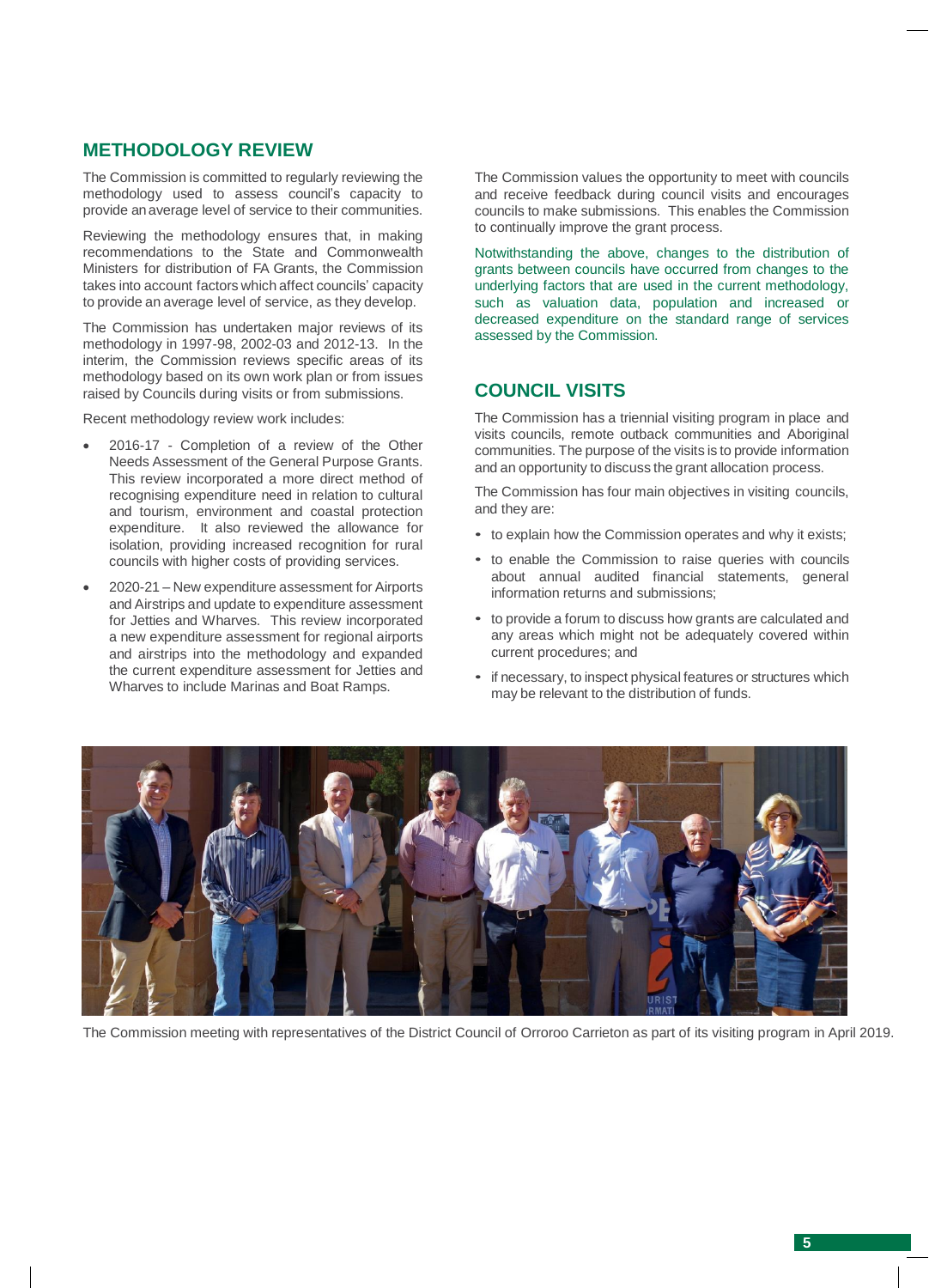## **FREQUENTLY ASKED QUESTIONS**

### **How does the rate, which council applies, affect our grant?**

Council's capacity to raise revenue is assessed using property valuations, which are its taxation base for setting rates. The Commission uses capital valuations regardless of whether the council uses site, annual assessed or capital valuations. The Commission compares each council's valuation per capita against the State average valuation per capita in the category areas of residential, commercial, industrial, rural and other. The Commission then assumes council makes the average rating effort in each category and applies the average rate in the dollar. The individual rates that councils set are not considered, consistent with the effort neutrality principle that all calculations are independent of council policy and practices.

The Commission undertook research in 2003-04 into the way it assessed councils' capacity to raise revenue. It was decided to incorporate the SEIFA Index of Economic Resources into the revenue assessment by modifying the valuation assessment by the index, weighted by the State weighted average.

## **What is the SEIFA Index and how does it work?**

The SEIFA Index of economic resources reflects data relating to the income and expenditure of families, such as income and rent and home ownership; and is said to provide the best reflection of the disposable income of families. As a result the Commission believes that this is the best index to incorporate into the revenue assessments to reflect the capacity of the community to pay rates.

The Commission compares each council's valuation per capita, modified by the weighted SEIFA Index against the State average valuation per capita multiplied by the State average SEIFA index, in the category areas of residential and rural. The calculation then continues as above.

### **Does council's level of expenditure ona particular function affect our grant?**

Only in its ability to influence the standard cost for the State. The use of council's (net) expenditure in the calculations is limited to determining a state average, or standard cost for each selected function. The standard costs for these functions are then applied to all councils in calculating their grants. What an individual council may actually spend on a function has very little bearing on the standard cost or its grant.

### **How can council influence the grant outcome?**

The grants are independent of the policy or practices of council, and as a result council has no direct influence on the grant outcome. Councils can however, ensure that the Commission is kept informed of the circumstances of your council to ensure that the methodologymeets the needsof both broader Local Government and the individual needs of councils.

## **We are an efficient Council: Are we disadvantaged because of that?**

No! In fact, there is a sense in which the ratepayers of efficient councils benefit from the Commission's approach. Because a council's grant is assessed independent of policy decisions by council, a council that provides a cost effective service still receives grant funding which it can allocate to other areas according to local priorities.

### **How does the number of non-rateable properties affect the calculations?**

Non rateable properties are excluded from the Commission's calculations. The calculations deal with relativities between councils, based on the theoretical revenue raising capacity of council's rateable properties.

## **How does the Commission recognise the nonresident use of our facilities?**

The Commission has a special function it calls Function 50 or the Other Needs Assessment, which includes a range of Commission determined assessments that are not easily measured.

For example, Function 50 recognises that councils have additional burdens placed on them through use of its services by non-residents. Those services might include waste management, libraries, recreation facilities and roads. The Commission assesses whether non-resident use is high, medium, low or no impact and factor this into the calculations.

## **B-doubles are significantly contributing to the wear and tear on our roads. How does the Commission take into account traffic volume?**

The Commission applies a cost relativity index to the road length calculations to determine council's individual road need. Currently the Commission takes into account soil, terrain, rainfall and material haulage.

Since 2003, the Commission has attempted to gather data from councils to reflect traffic volume; however councils have not been able to provide sufficient evidence to include this in the calculations.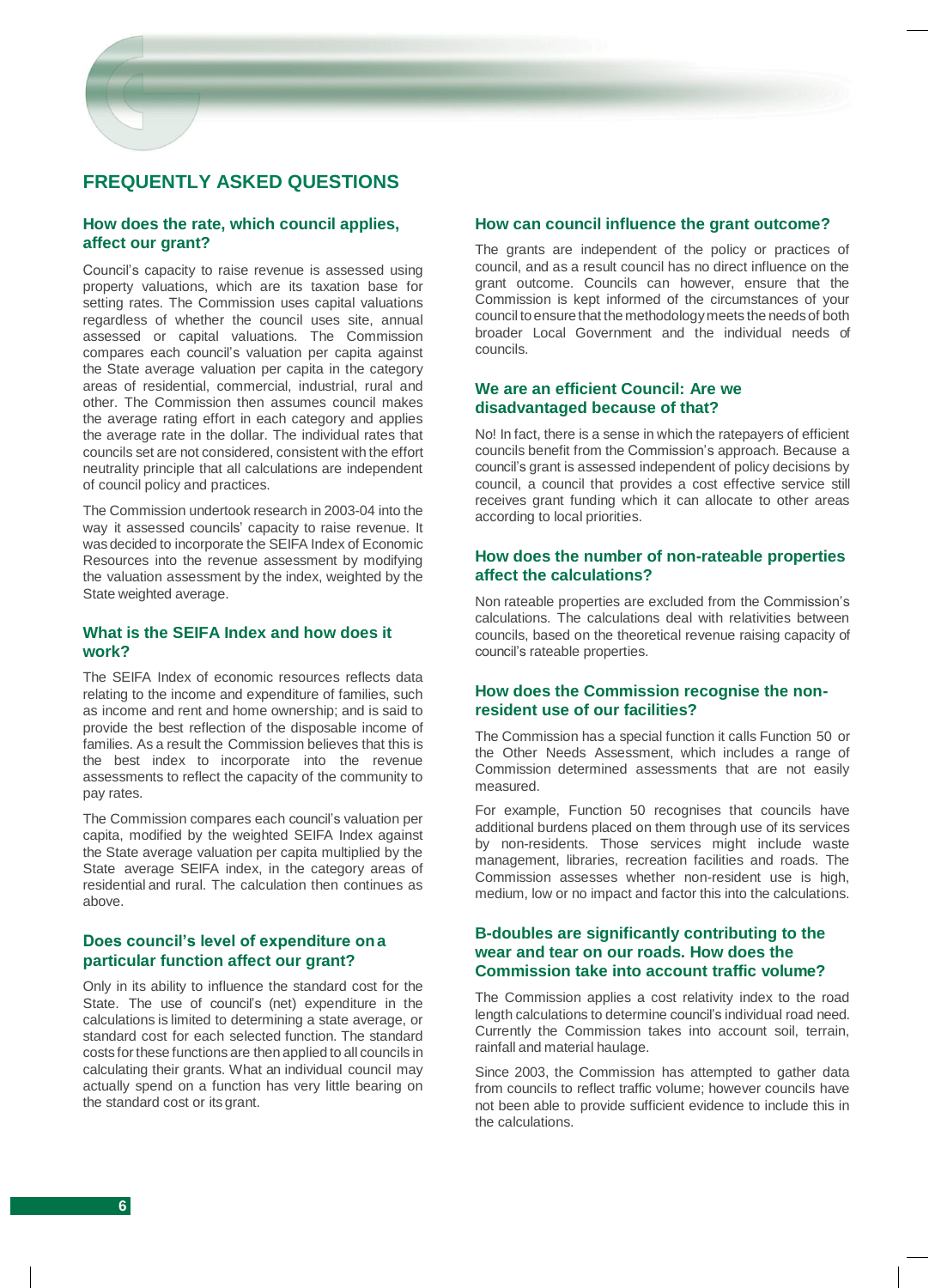### **Is the formulae used for the grants calculations ever reviewed?**

The Commission has an ongoing program of reviewing the methodology used in the assessment of councils' capacity to provide an average level of service to their communities.

The last major review of the methodology was undertaken in 2012-13. Smaller reviews are regularly undertaken to keep abreast of the changing environment of councils, including:

- reviewing all expenditure assessments and making changes to reflect recurrent expenditure in local government;
- the replacement of capital expenditure in the calculations with annual depreciation;
- reviewing the stormwater expenditure function;
- investigations into the effectsof decreasing/increasing valuations within Local Government;
- reviewing the cost driver for the sport and recreation expenditure function;
- investigations into the impact of growth within Local Government;
- investigations into the reliability of libraries data; and
- investigations into expenditure need for airports and airstrips, boat ramps and marinas.

### **Do councils have input into the review process?**

In previous reviews, the Commission formed Reference Groups which consist of council representatives, the Local Government Association and other interested bodies to assist the Commission. The Commission also undertakes extensive modelling of any recommended changes prior to introducing them into the grant process.

## **How should we keep the Commission informed of issues relevant to our council?**

Each year the Commission requires councils to supply information in three formats so it can be used for the grant calculations process.

These are known as the General Information Return, General Information Return (Roads) and Supplementary Return. This is not only a method of collecting data about councils, but it also provides the opportunity for your council to highlight any issues it wishes to bring to the attention of the Commission.

The Returns are due annually by 30 November. Under legislation, councils are also required to provide a copy of their Annual Report by 31 December. The Commission is also happy to discuss any queries or issues with councils at any time.

 $\setminus$ 

### **How do the brought forward payments work?**

Over recent years, the Federal Government has allocated an early grant payment prior to 1 July of the year in which the allocation is due.

The amount of grant has varied from approximately one quarter to (approximately) half of the total grant for the year. The grant is based on the coming years initial grant estimates. Bring Forward payments include the general purpose grant and the identified local road grant.

It is important to note that brought forward payments, based on the initial estimates for the coming financial year, do not necessarily equate to exactly 50% of the coming year's grants. They are based on the approved recommendations from the previous year and the Commission's final recommendations for the coming year, which may include changes in grants due to changes in methodology or data or constraints placed on the pool by the Federal Government, will likely see the remainder of the coming year's funding not match the brought forward payment.

The remainder of the financial assistance grants are distributed as per the usual process of four quarterly instalments, and are paid in August and November and in February and May the following year.